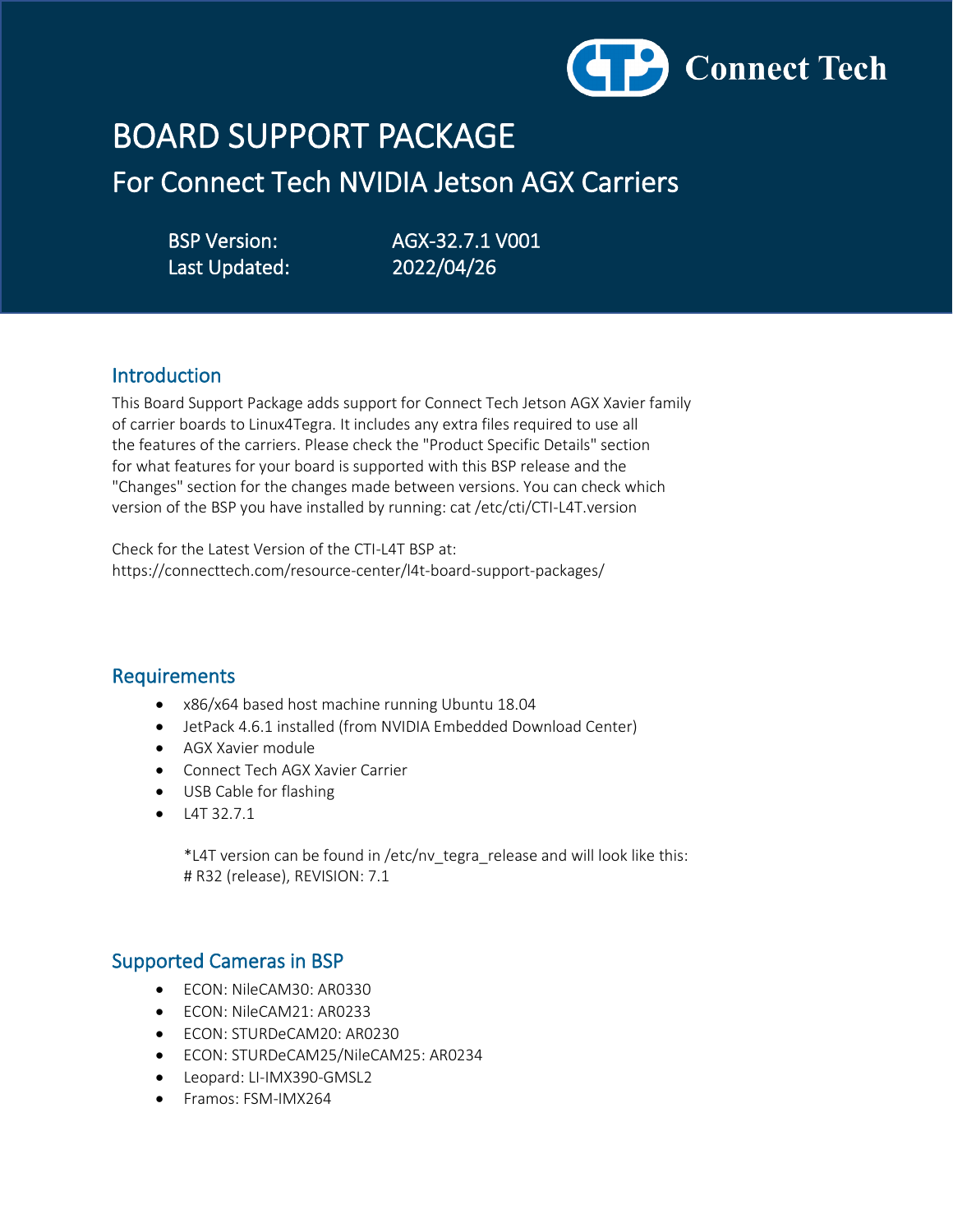

- Framos: FSM-IMX412
- Framos: FSM-IMX415

## Installation

l

1. Before Installing the BSP you will need to install JetPack 4.6.1 on the x86 host system using the NVIDIA SDK Manager or from the source packages on NVIDIA's website as detailed below.

2. Copy the CTI-L4T-AGX-32.7.1-V001.tgz package into ~/nvidia/nvidia\_sdk/JetPack\_4.6.1\_Linux\_JETSON\_AGX\_XAVIER/Linux\_for\_Tegra/

3. Extract the BSP: tar -xzf CTI-L4T-AGX-32.7.1-V001.tgz

4. Change into the CTI-L4T directory: cd ./CTI-L4T

5. Run the install script (as root or sudo) to automatically install the BSP files to the correct locations:

sudo ./install.sh cd ..

6. The CTI-L4T BSP is now installed on the host system and it should now be able to flash the AGX Xavier module.

7. To flash on the AGX Xavier use the following (do not add ".conf"):

CTI Assisted Flashing: ./cti-flash.sh

Manual Flash: ./flash.sh cti/<module>/<boardname>/<config> mmcblk0p1

<module> is xavier for standard agx xavier and xavier-I for agx xavier industrial

Example: ./flash.sh cti/xavier/rogueX/base mmcblk0p1 ./flash.sh cti/xavier-I/rudi-agx/base mmcblk0p1

# Installing JetPack from SDK Manager

Please follow installation steps from kdb374 for Jetpack 4.2+ https://connecttech.com/resource-center/kdb374/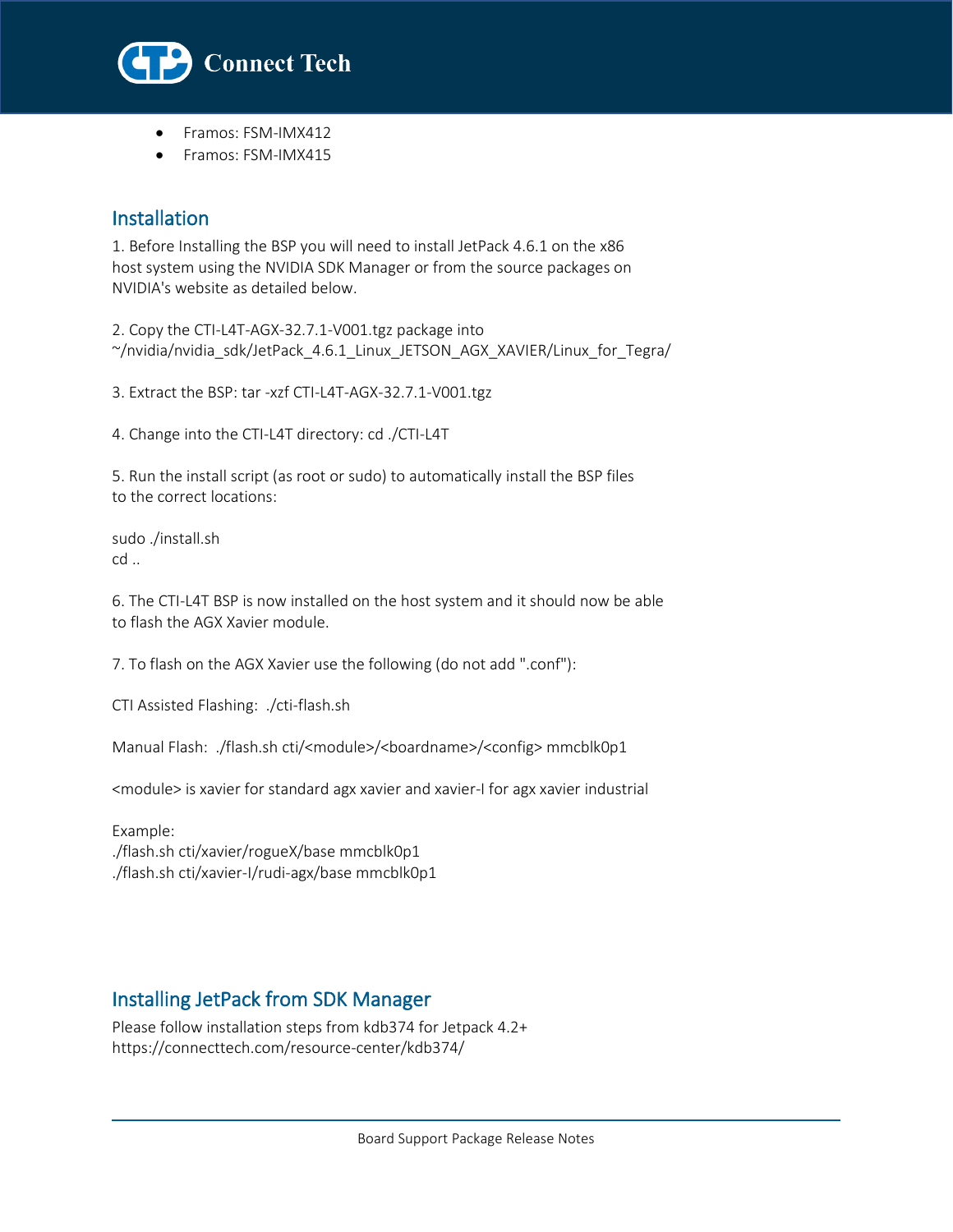

# Installing JetPack from Nvidia's Source packages (Alternate approach)

1. Go to https://developer.nvidia.com/embedded/linux-tegra-archive and click on the green button labeled "32.7.1 >".

2. Download the "L4T Driver Package (BSP)" and "Sample Root Filesystem" files for AGX Xavier. Afterwards, you should have the files "Jetson\_Linux\_R32.7.1\_aarch64.tbz2" and "Tegra\_Linux\_Sample-Root-Filesystem\_R32.7.1\_aarch64.tbz2".

3. Create a directory named ~/nvidia/nvidia\_sdk/JetPack\_4.6.1\_Linux\_JETSON\_AGX\_XAVIER/ and copy the "Jetson\_Linux\_R32.7.1\_aarch64.tbz2" file you downloaded into that directory.

4. Unzip the tarball:

"sudo tar jxf Jetson\_Linux\_R32.7.1\_aarch64.tbz2"

5. You should now have a new directory called Linux\_for\_Tegra in your "JetPack\_4.6.1\_Linux\_JETSON\_AGX\_XAVIER" folder. Change directories into that and then copy the "Tegra\_Linux\_Sample-Root-Filesystem\_R32.7.1\_aarch64.tbz2" file you downloaded into the rootfs folder inside.

6. Change into the rootfs folder and unzip the tarball:

"sudo tar jxf Tegra\_Linux\_Sample-Root-Filesystem\_R32.7.1\_aarch64.tbz2"

7. If you wish to flash one of NVIDIA $\hat{\mathsf{a}} \in \mathbb{M}$ s devkits, or move on to installing CTI $\hat{\mathsf{a}} \in \mathbb{M}$ s BSP. You can change directories back to  $\gamma$ nvidia/nvidia sdk/JetPack 4.6.1 Linux JETSON AGX XAVIER/Linux for Tegra/ and run: "sudo ./apply\_binaries.sh"

# Flashing AGX Xavier Modules

1. Connect the AGX Xavier and Carrier to the computer via USB, following the instructions in the appropriate manual.

2. Put the system to be flashed into recovery mode, following the instructions in the appropriate manual

3. Run "./cti-flash.sh" or "./flash.sh cti/<module>/<board>/<config> mmcblk0p1" from your Linux\_for\_Tegra directory

4. Once the flashing has completed, the Xavier will reboot

5. To switch between different boards, you can repeat these steps. Alternatively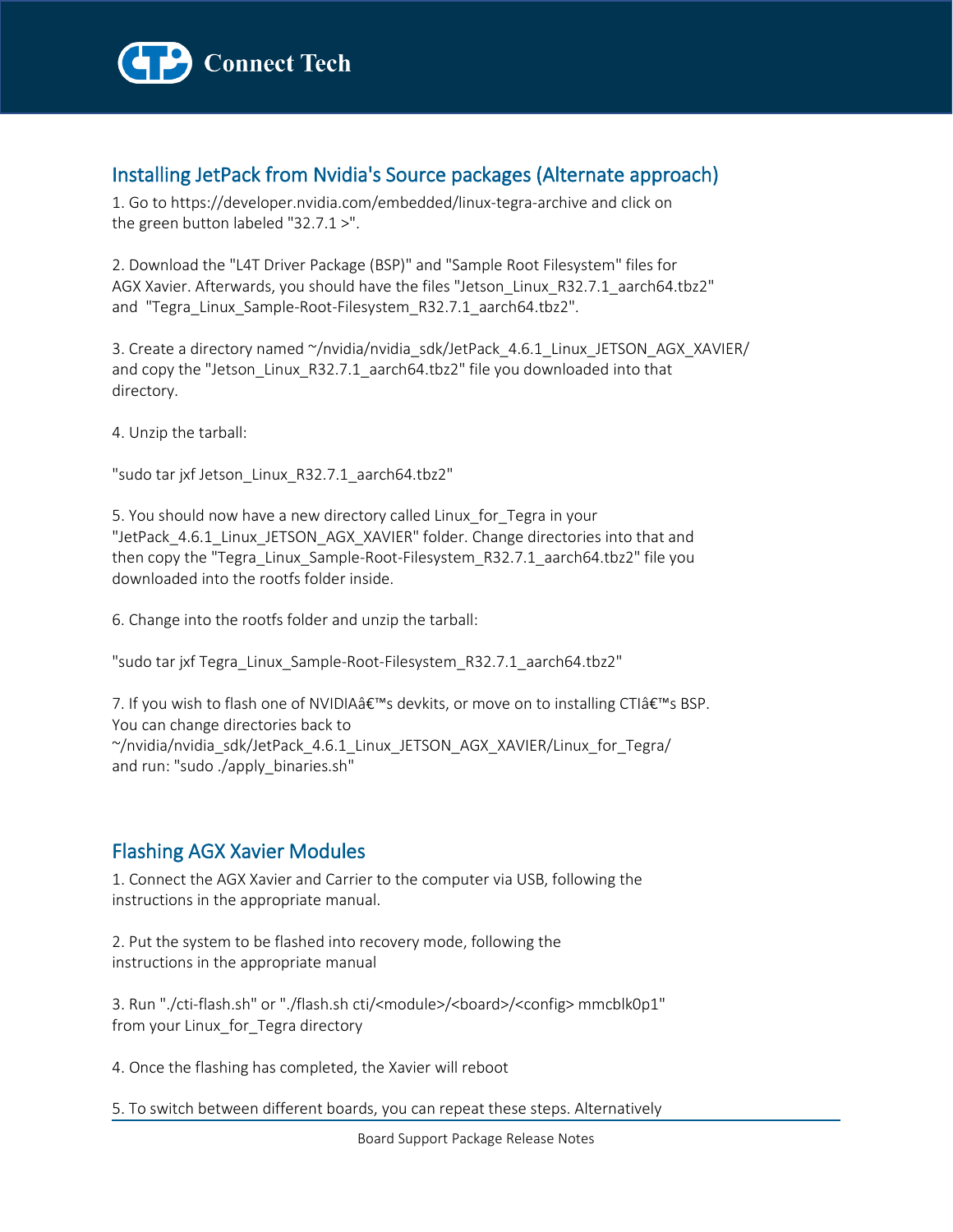

follow the instructions below for runtime switching profiles on the Xavier

# Switching Profiles on Xavier

- 1. Open a terminal on the Xavier
- 2. Run "sudo cti-agx-fdt.sh"
- 3. Select the profile you wish to switch to from the menu
- 4. Restart the system

l

Note: This script updates dtb by appending/replacing the FDT variable in extlinux.conf It also sets root=/dev/mmcblk0p1 by modifying the "APPEND" variable

# Product Specific Details

## AGX101 (Rogue)

- CAN Support
- USB 3.1 Support
- USB OTG Support
- GbE Phy Support
- Supports JCB002 GMSL adapter with 8 cameras.
- Supports Framos FPA-4A-TXA adapter
- SPI support
- UART support
- I2C support
- GPIO support
- NVMe card support
- Wifi/Bluetooth card support
- Micro SD card support
- HDMI support

### AGX103 (RogueX)

- CAN Support
- USB 3.1 Support
- USB OTG Support
- Wifi/Bluetooth card Support
- NVMe card support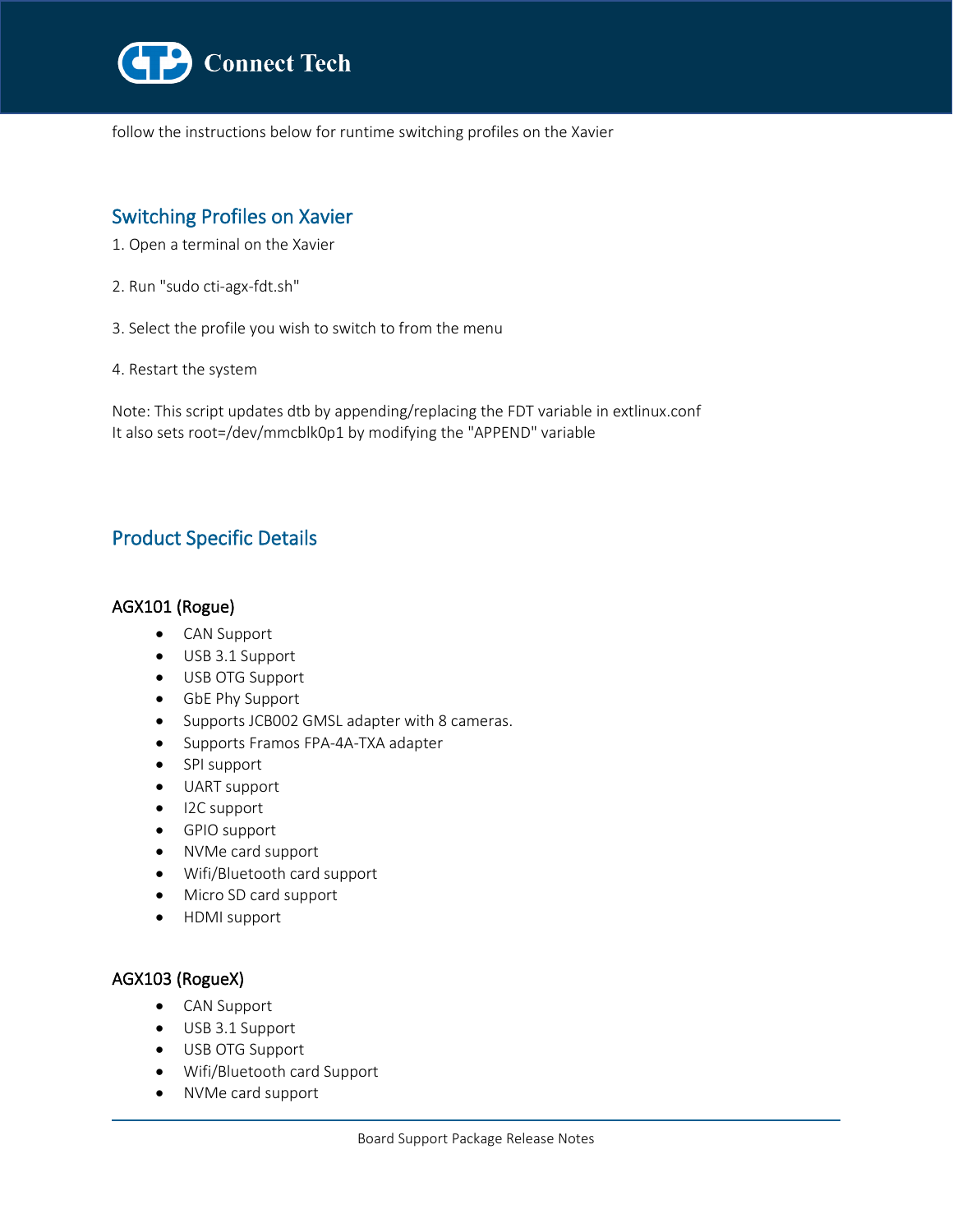

• I2C Support

l

- GPIO Support
- GbE Phy Support
- Supports JCB002 GMSL adapter with 8 cameras.
- SPI support
- UART support
- HDMI support
- Micro SD Card support.

## AGX104 (Rudi-AGX)

- CAN Support
- USB 3.1 Support
- USB OTG Support
- Wifi/Bluetooth card Support
- NVMe card Support
- GbE Phy Support
- Supports GMSL with 8 cameras.
- SPI Support
- SD Card Support
- HDMI Support
- I2C Support
- GPIO Support
- RS485 Support
- UART Support
- Cellular card support

## AGX001 (Mimic)

Mimic + Elroy:

- USB support
- PCIe Support
- GbE Phy Support
- SATA support
- SD card support
- UART support
- I2C, SPI, MIPI cameras are not supported

#### Mimic + Spacely:

• Not supported

Mimic + Astro:

• Not supported

Mimic + Orbitty: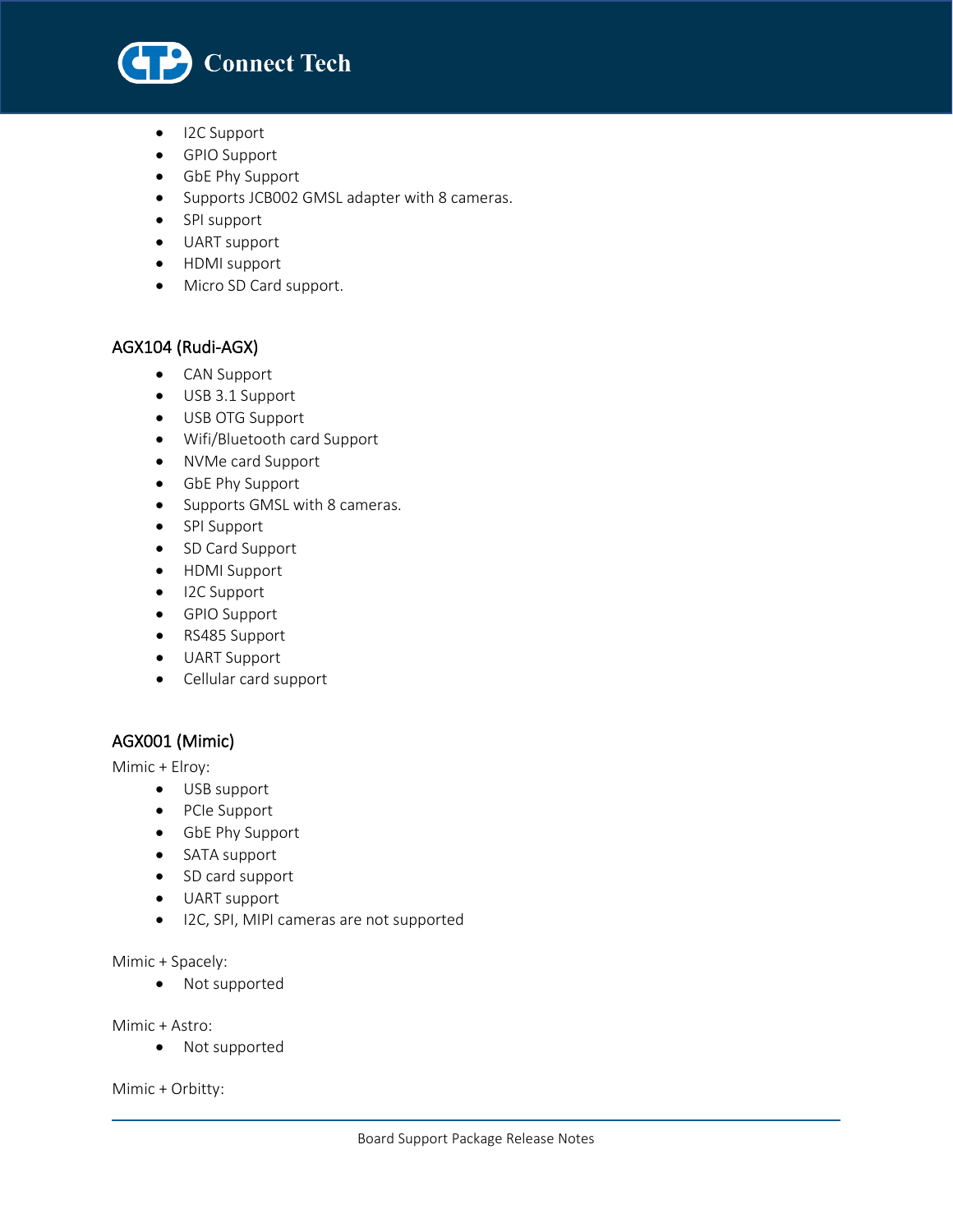

• Not supported

#### Mimic + Rudi:

l

• Not supported

Mimic + Cogswell:

• Not supported

Mimic + Quasar:

• Not supported

Mimic + Sprocket:

• Not supported

# Changes

Version AGX-32.7.1 V001, Apr 26, 2022

- Initial release on Jetpack 4.6.1 L4T 32.7.1.
- Adds support for ECON AR0234 (SturdeCAM25/NileCAM25) to Rogue, RogueX, and Rudi-AGX
- Adds support for Framos FPA-4A-TXA adaptor with Framos IMX264, IMX412 and IMX415 cameras to Rogue
- Removed IMX274 support as EOL

Version AGX-32.6.1 V006, Feb 24, 2022

- Added leopard imx390 20210715 patch that was intended to fix flicker issues.
- This patch appears to have improved reliability issues seen in the bug noted below in V001, that was present since 32.5.

o When testing with 2 cameras, both will often launch immediatly, although sometimes one will timeout. If a stream does fail, a second run of gstreamer will work.

Version AGX-32.6.1 V005, Feb 02, 2022

- Added fix for AGX111 and AGX113 variants of AGX101 and AGX103
- OTA for hardware updates are not currently supported for the Xavier industrial

Version AGX-32.6.1 V004, Nov 02, 2021

- Initial Xavier Industrial module rollout.
- Ported over support for all configurations implemented for standard AGX.
- Implemented audio over hdmi for AGX and AGX industrial.

Version AGX-32.6.1 V003, Oct 13, 2021

- Added econ sync and crash fix patches for AR0233.
- Added econ AR0233 to rudi-agx.
- Added econ AR0230 to RogueX.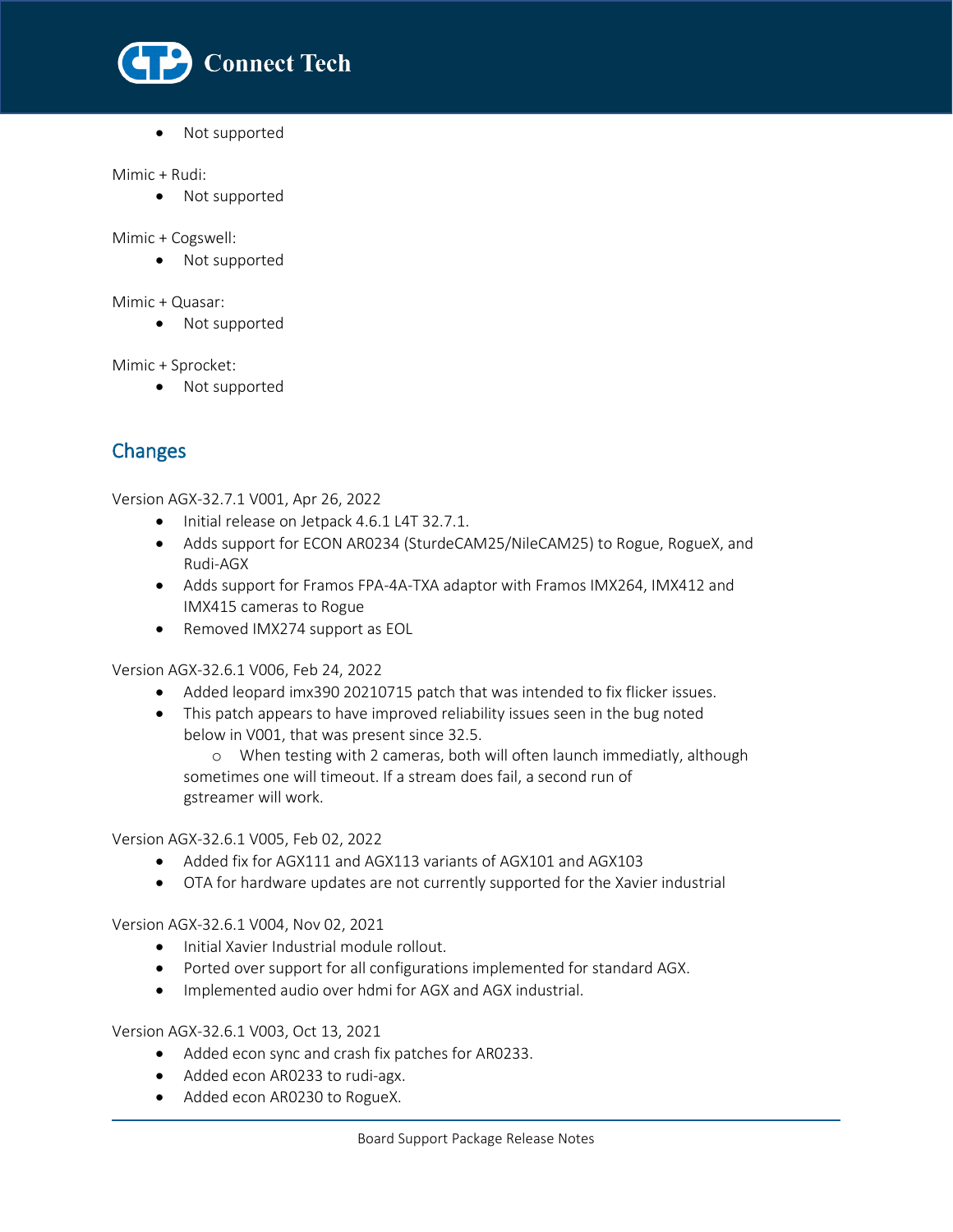

- Removed 8G configs as it is EOL.
- Remove DevKit + JCB004 as they are no longer supported.

#### Version AGX-32.6.1 V001, Aug 25, 2021

- Adds updates addressed in Nvidia's June 18th security bulletin
- Initial release on Jetpack 4.6 L4T 32.6.1.
- Note: Found bug with Leopard LI-IMX390-GMSL2 previously present in BSP 32.5. When using gstreamer or nvgstcapture, LI-IMX390-GMSL2 will always fail to connect the first time, succeeding on the second attempt. Leopard has been contacted and we will work to resolve this issue.

#### Version AGX-32.5.2 V001, July 19, 2021

- Initial release on Jetpack 4.5.2 L4T 32.5.2.
- (Note) at the time of release (2021-07-19), jetpack 4.5.2 is not supported by sdkmanager, sources also need to be manually downloaded (source\_sync.sh does not work for 32.5.2 tag).

#### Version AGX-32.5 V007, June 30, 2021

- Added 8 camera support for the ECON NileCAM21 (AR0233 sensor) for the AGX-Xavier Dev kit, AGX101 (Rogue) and AGX103 (Rogue-X).
- Added isp overrides for Leopard LI-IMX390-GMSL2 cameras.
- Found 2 bugs with Leopard LI-IMX390-GMSL2 in BSP 32.5.
	- o When using gstreamer or nvgstcapture, LI-IMX390-GMSL2 will always fail to connect the first time, succeeding on the second attempt.
	- o Only one LI-IMX390-GMSL2 video stream can be launched at a time using gstreamer or nvgstcapture.

 When launched, a feed will destroy any previously launched LI-IMX390-GMSL2 feed.

- o Leopard has been contacted and we will work to resolve this issue.
- Added 8 camera support for the ECON STURDeCAM20 (AR0230 sensor) on the Rudi-AGX.
- Support found bug with linux console port on Rudi-AGX board. Logs freeze after Ubuntu Desktop launches (system still useable through HDMI+mouse and keyboard or SSH). Added to bug fix queue.

Version AGX-32.5 V006, June 03, 2021

• Restored support for Mimic + Elroy

Version AGX-AVT-32.5 V005, May 20, 2021

- Supports Allied Vision Camera on JCB005 adapter board on AGX101(Rogue).
- Uses GPIO35 as reset pin to enable external camera GPIOs on JCB005.
- Note: This package does not support other camera sensors.

Version AGX-32.5 V004, May 07, 2021

• Restored IMX390 camera support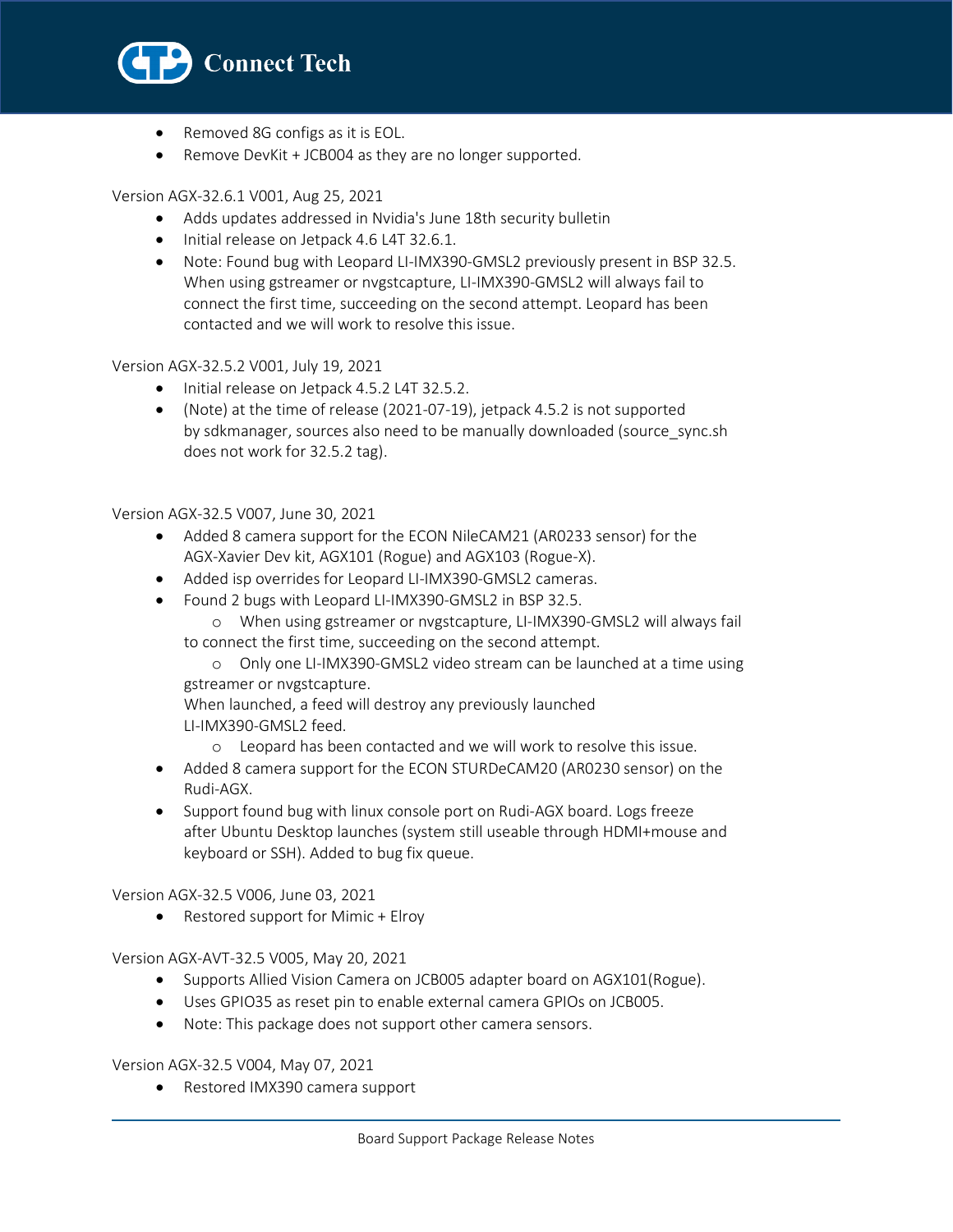

Version AGX-32.5 V003, Apr 23, 2021

• Added support for ECON STURDeCAM20: AR0230 cameras for Rogue.

Version AGX-AVT-32.5 V002, Mar 18, 2021

- Supports Allied Vision Camera on JCB005 adapter board on AGX101(Rogue).
- Supports 4-Camera and 6-Camera profiles.
- Note: This package does not support other camera sensors.

Version AGX-32.5 V001, Feb 05, 2021

- Initial release on Jetpack 4.5 L4T 32.5
- First release for Rudi-AGX
- IMX390 cameras not supported
- Bootloader OTA upgrades are supported.

Version AGX-32.4.4 V004, Jan 14, 2021

- Supports IMX274 MIPI camera on Leopard 6 camera adapter board on AGX101(Rogue) and AGX103 (RogueX).
- Supports up to 6 Cameras.
- Note: This package does not support other camera sensors or adaptor boards.

Version AGX-32.4.4 V003, Dec 09, 2020

• Resolves "disagrees about module\_layout" issue for loading external kernel modules

Version AGX-32.4.4 V002, Dec 07, 2020

- Supports Allied Vision Camera on JCB005 adapter board on AGX101(Rogue).
- Supports 4-Camera and 6-Camera profiles.
- Note: This package does not support other camera sensors.

Version AGX-32.4.4 V001, Nov 13, 2020

• Initial release on Jetpack 4.4.1 L4T 32.4.4

Version AGX-32.4.3 V002, October 15, 2020

- Added colour patch from Leopard for IMX390 camera
	- o This supports single camera
- Upgrade support from cti debian server from this version onwards
- Supports apt-get upgrade
- Installs a script to modify extlinux.conf to switch dtb
	- o Script: cti-agx-fdt.sh
	- o Install path: /usr/bin
	- o Execute: sudo cti-agx-fdt.sh
	- o Recommends to perform power cycle when switching between camera profiles using extlinux.conf(cti-agx-fdt.sh)
- Set power mode as "MAXN" when running all 8 cameras to avoid any lag.

Version AGX-32.4.3 V001, July 29, 2020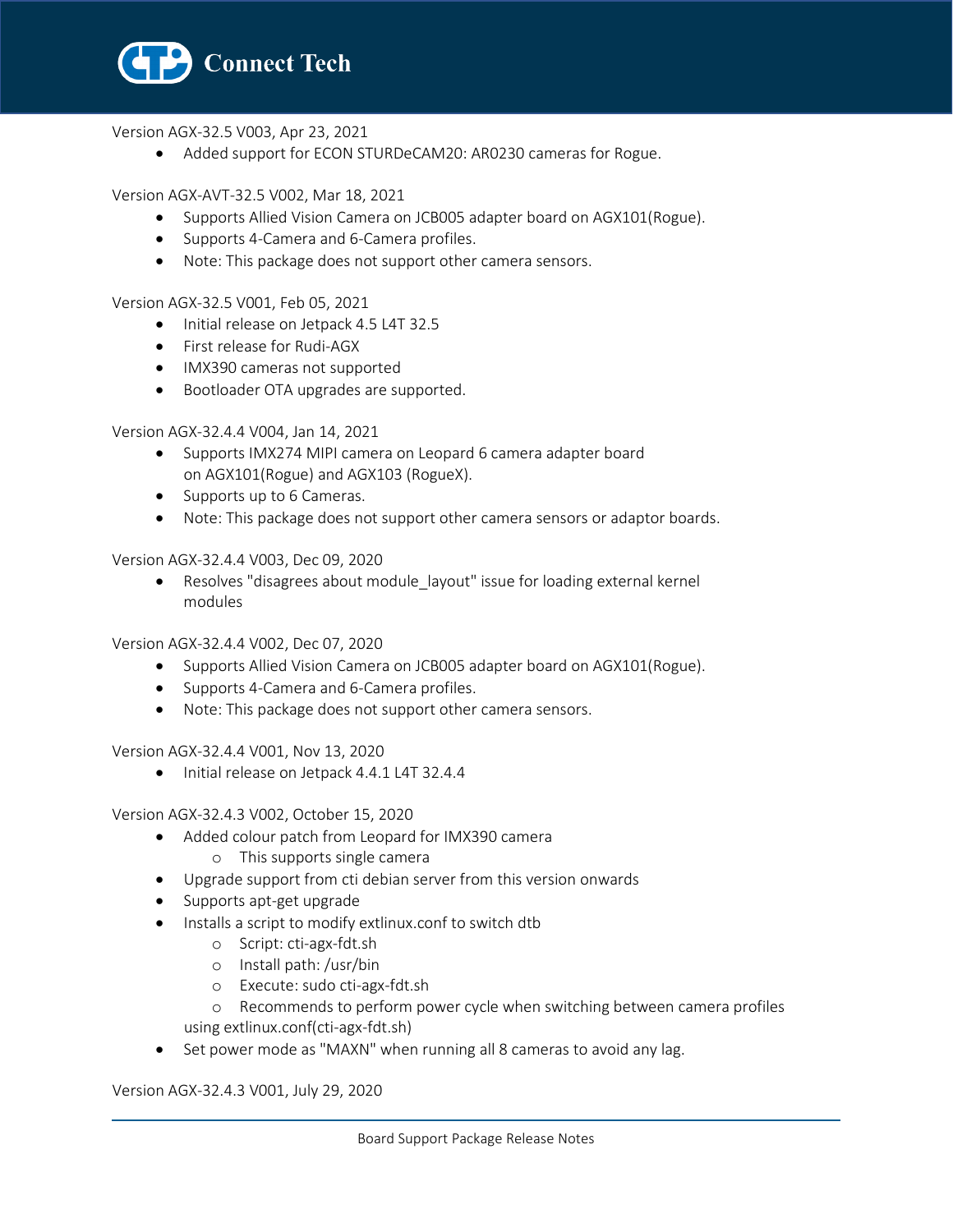

• Initial release on Jetpack 4.4 L4T 32.4.3

Version AGX-32.4.2 V002, June 15, 2020

- Added support for JCB004 IMX390 and E-Con cameras on dev kit
- Added support for JCB002 E-Con camera on rogue/rogueX
- Added support for Elroy, Spacely on Mimic

Version AGX-32.4.2 V001, June 05, 2020

• Initial release

Version AGX-32.3.1 V006, May 29, 2020

- Fixed login loop
- Added deb packaged

Version AGX-32.3.1 V005, May 07, 2020

• Fixed issue with install.sh script

Version AGX-32.3.1 V004, Feb 24, 2020

• Added support for Leopard IMX390 cameras on JCB004 for AGX Xavier devkit

Version AGX-32.3.1 V003, Feb 14, 2020

• Added support for E-CON AR0330 cameras on JCB004 for AGX Xavier devkit

Version AGX-32.3.1 V002, Feb 13, 2020

• Added support for E-CON AR0330 cameras on JCB002 for Rogue and Rogue-X

Version AGX-32.3.1 V001, Feb 06, 2020

- Initial version for JetPack 4.3 (L4T 32.3.1)
- Added JCB002 adapter support to Rogue-X
- Fixed eth0 hotplug issue
- Prevented i2c error message from appearing in dmesg logs of modules with no camera support
- Added SPI support

Version AGX-32.2.1 V003, Dec 23, 2019

- Fixed cti-flash.sh to support flashing
- Corrected verbose in install.sh

#### Version AGX-32.2.1 V002, Dec 10, 2019

• Support for AGX Xavier 8GB module for Rogue and Rogue-X carriers

Version AGX-32.2.1, Dec 05, 2019

• Initial Release for JetPack 4.2.2 (L4T 32.2.1)

Version AGX-32.1.0, Nov 08, 2019

• Added camera support (MIPI CSI Expansion)